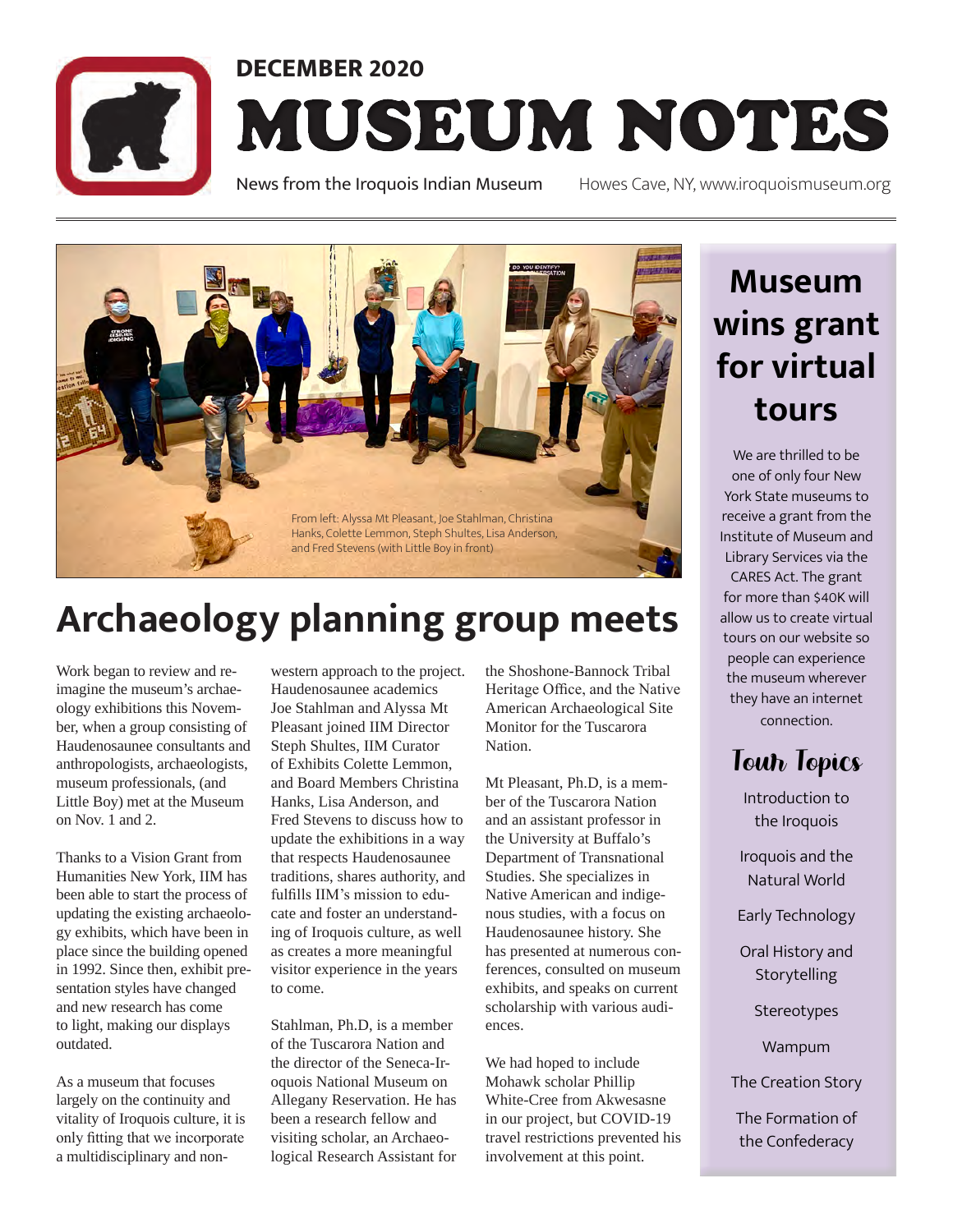

## **Virtual Field Trips attract 'visitors' from across New York State**

More than 40 virtual field trips for groups ranging from 10 to more than 100 participants have been booked since October. During the virtual field trips IIM Cultural Educator Brenda LaForme presents a lesson introducing the Iroquois via Zoom and then takes questions from participants who are remotely watching from all across New York State, as well as places as far away as Boston. The virtual field trips, which are about an

hour, have been popular with students in 4th, 7th, and 8th grades, but the program has attracted adult groups, too. Groups of adult professionals from institutions including Harvard Law School in Cambridge and the Museum of Natural History in New York City have taken IIM virtual field trips with LaForme. The programs have been so popular, IIM is completely booked through December and will be offered through June 2021.

### **Iroquois artists discuss tribal belonging during virtual art opening**

During the virtual art opening in October for the 2021 exhibit "Identity/Identify," seven artists discussed for more than 50 attendees at the Zoom online event topics including how blood quantum and the matrilineal aspect of the culture contribute to Iroquois identity, generational trauma, and how those who are enrolled and not enrolled are represented in communities.

Thank you to artists Melanie Printup Hope, Hayden Haynes, Danielle Soames, Mike Jones, Pete Jones, Robert D'Alimonte, and Margaret Jacobs for sharing their insightful thoughts and perspectives.

Opening in April 2021, "Identity/Identify" presents artistic responses from across Iroquois country that speak to who is considered Haudenosaunee and who decides.

The virtual art opening can be viewed on the Iroquois Indian Museum's YouTube channel.



**Outdoor Exhibit:** The summer outdoor exhibition "Tonto, Tepees, and Totem Poles: Considering Native American Stereotypes in the 21st Century" attracted visitors and media attention, including TV outlets such as Spectrum News Albany, seen above with IIM Curator Colette Lemmon. The exhibit was a remount of the Museum's 2018 featured show, which staff reimagined in the pavilion as a safe way to welcome visitors to our physical location.

## Facebook Live Event Series

In lieu of in-person events, artists and educators offered virtual demos and mini lessons during a Facebook Live event series this summer. Watch the videos on the Iroquois Indian Museum's YouTube channel. The series was made possible by a grant from the New York State Council of the Arts.





**Iroquois Women's Roles** with Brenda LaForme





with Teio Elijah





with Mike Tarbell



with Mike Tarbell



**Hide Tanning** with Brenda LaForme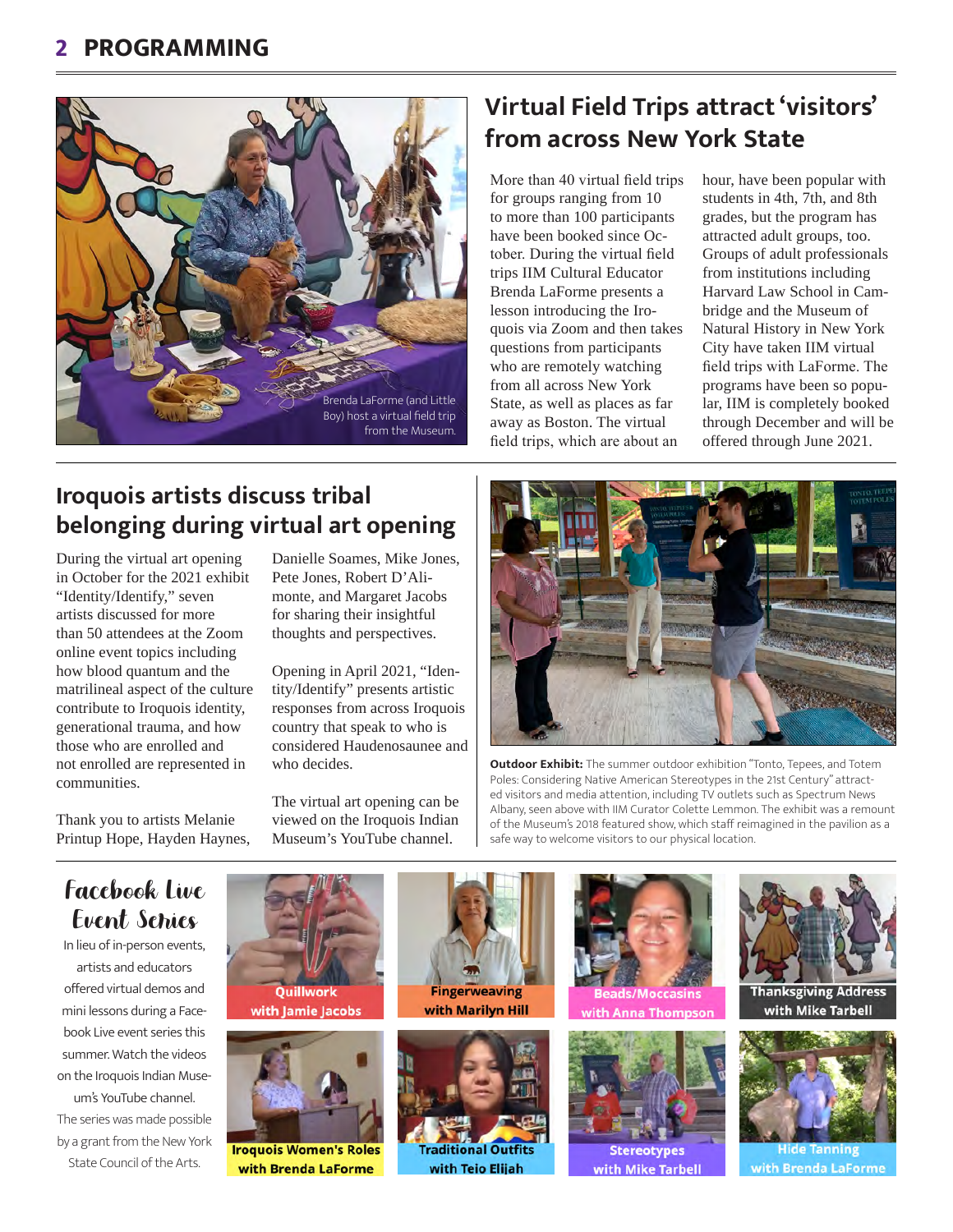





**Top:** Volunteer Pat Hults gardens in front of the Museum this fall.

**Middle:** IIM neighbor Julian Gagnon, 6, made a duck house as part of his Cub Scout project and donated it to the IIM for our Nature Park. You can visit the duck house by the stream on the 45 acre property.

**Bottom:** The IIM installed new educational signs on its property like the one above in front of the entrance.



**Above:** (From left) IIM Board President Christina Hanks and volunteers Tom White and Vic Disanto add topsoil and compost to make the vegetable garden more fertile for the 2021 harvest. The Museum grows sunflowers, tobacco, pumpkins, and the Three Sisters (corn, beans, and squash).

#### **IIM offers articles, children's book support**

In 2020, the IIM has welcomed opportunities to safely forward our mission as an educational resource. Among these was an invitation to submit an article to the fall 2020 issue of Catskill Tri-County Historical Views, a biannual publication produced by the Gilboa Museum and Juried History Center. The IIM article, "A Tradition Born of Fire," looks at the importance of museum collections in the recovery of the once-extinct Haudenosaunee pottery tradition. The publication has a readership of 6,400. A second article is planned for the spring 2021 issue.

IIM staff also assisted San Diego-based children's book author Patricia Morris Buckley with an upcoming nonfiction picture book about Mohawk ironworkers. Buckley's great grandfather was one of those killed in the Quebec Bridge Disaster near Kahnawake in the early 1900s. "To Walk

the Sky" is scheduled to be published by HarperCollins/ Heartdrum in early 2023.

#### **New artist bios added to the online database**

Thanks to an IMLS (Institute of Museum and Library Services) grant, we recently digitized our collection, which includes a searchable online database that features our prominent collection of contemporary art works and artist bios.

After hosting several Haudenosaunee art specialists for input on the significance of pieces in our collection, we began adding artist bios to each of the more than 2,000 pieces in the collection.

Most, if not all, the bios should be linkable by the time you're reading this. Objects are viewable from several angles and sections of each photo can be enlarged to examine details.

With the addition of artist

bios, the online collection will represent an even more significant and accessible resource for anyone interested in Haudenosaunee creativity.

#### **Thank you, volunteers!**

It takes more than a pandemic to discourage IIM volunteers. While the interior of the IIM remains closed to ensure the safety of our staff and visitors, volunteers chipped in to keep our grounds looking pretty and welcoming.

Special thanks to volunteer Vic DiSanto for painting and staining the rails along our handicapped ramp, picnic tables, and benches, planting sunflowers and pumpkins, and tending the Three Sisters Garden. We also wish to thank volunteer Pat Hults for weeding the flower gardens and planting many colorful annuals along our walkways. Thank you, also, to our neighbor, Julian Gagnon, for building a duck house for our Nature Park.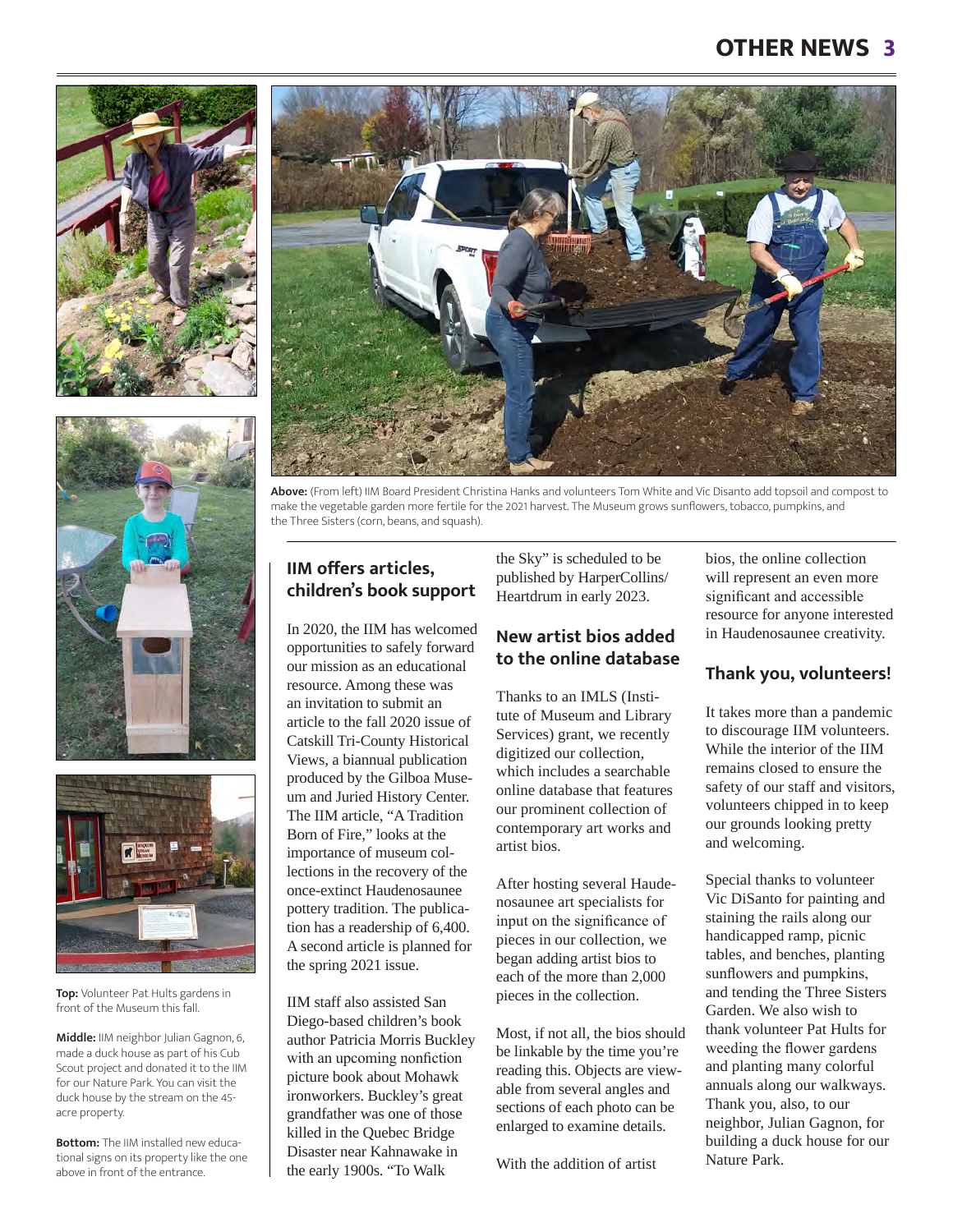## **GIFT GUIDE 4**





The Museum Shop offers a variety of dreamcatchers like this purple one by Janet D'Alimonte of the Tuscarora Nation.



Art prints like the above by Alex Jacobs is available in the online Museum Shop at iroquoismuseum.org.



IIM Communications Manager Cassandra Miller models beaded earrings by Mohawk artist Susan Hill that are available in the Museum Shop. Miller has purchased three pairs!

# Gift Guide

The holidays are around the corner, and if you're looking for something meaningful to give loved ones that they not only will enjoy but will support one of your favorite organizations, the Museum is a one-stop-shop for gift ideas.

Each year, IIM staff members travel throughout the Northeast to buy items directly from Iroquois artists for the Museum Shop. We've recently launched the online Museum Shop, with items ranging from beaded jewelry and pottery to art prints, sculptures, and books.

Don't want to deal with shipping? You can purchase a decorative tile of your choice that you can personalize. It will be added to other sponsored tiles in the Museum's outdoor pavilion, which you can view in person when we hopefully reopen in 2021.

Another idea is to become a Museum member. All new members receive an Iroquois Indian Museum tote bag- -perfect for sustainable shopping. Whether you buy an item from the shop, a pavilion tile, or a membership, every purchase supports the Museum.



Decorative tiles (6x6") feature photography, 2D works, and 3D works like this bronze bear with fish sculpture by Noel<br>Benson.



Pottery like this Sky Dome Vase by Onondaga artist Peter B. Jones is available in the Museum Shop at iroquoismuseum.org.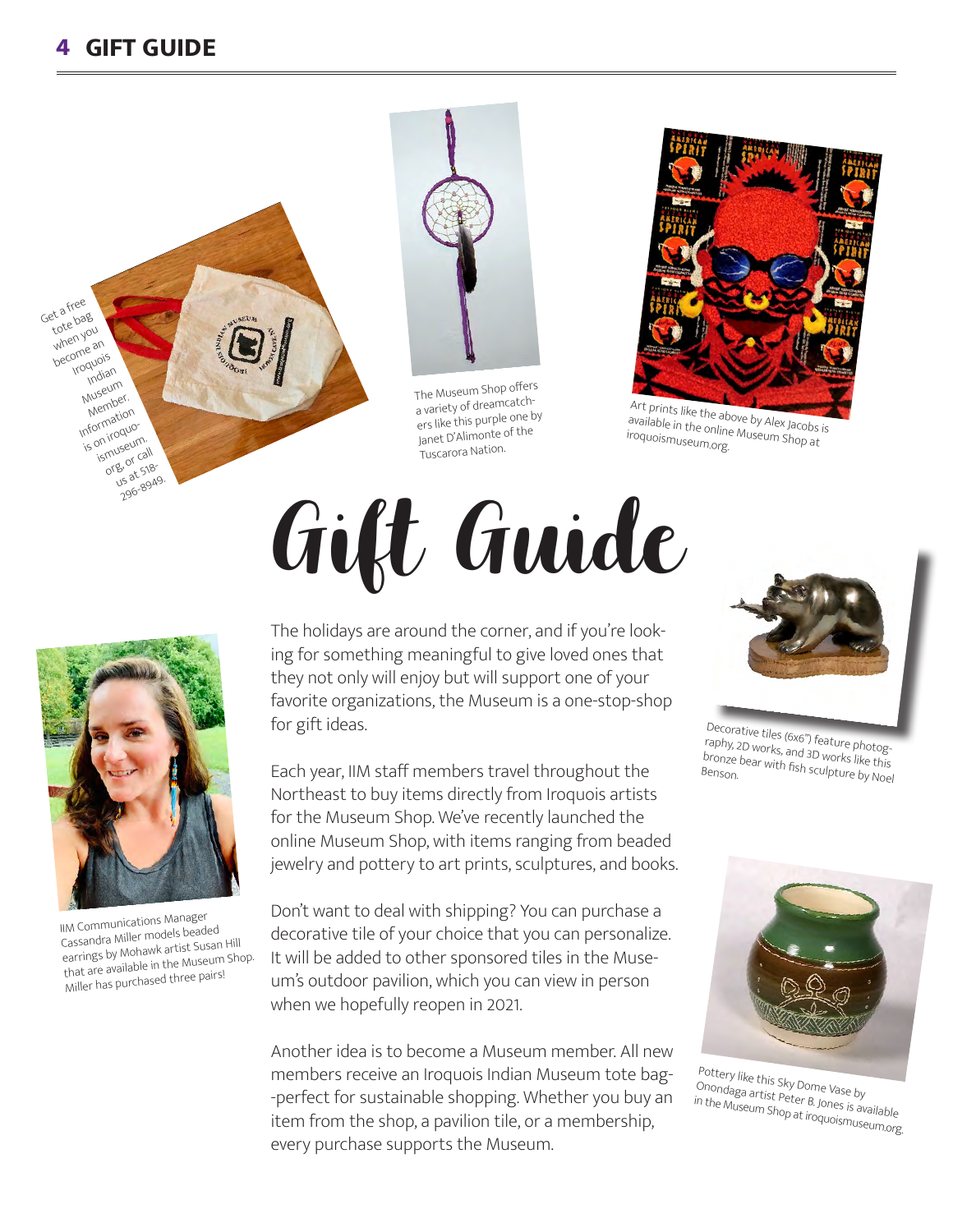# **IIM receives support through grants, fundraisers**

The Museum does not receive any designated funding from the state or county and is completely supported by grants, donations, and admissions sales. Because of the Museum's closure, it has lost a significant amount of its operating budget. We're thankful to report contributions from grants and fundraisers that has helped us continue operating even without the income from Museum and event admission sales.

In addition to the Institute of Museum and Library Services via the CARES Act grant of more than \$40,000 to produce virtual tours, the Museum received a \$2,500 grant from SEEC (Schoharie Economic Enterprise Corp.) and a \$30,000 donation from the Nicholas Juried Family Foundation. A generous donation of \$30,000 from a private individual has also helped us stay operational.

Through IIM fundraisers, members and supporters have contributed more than \$15,000. IIM members donated more than \$9,000 during the spring campaign. In place of the in-person raffle during the annual Labor Day Weekend Festival that was canceled this year, the museum hosted a virtual raffle that raised more than \$3,000.

The Museum received support through an NBT Bank PPP loan and a three-month deferral of its morgage by the Bank of Richmondville that helped keep it operational even though its doors have been closed to the public.

Our CFO (Chief Feline Officer) Little Boy launched a GoFund-Me campaign in October, which has raised more than \$3,000 of a \$5,000 goal. Please consider contributing to help him reach his target!



Read about more ways to participate in a tradition of giving to the Museum on the back page. Your support is the reason the Museum exists. It could not continue its work of fostering understanding of Iroquois culture using Iroquois art as a window to that culture without you. Thank you for supporting the Museum's work!

# Remembrances

As we reflect on the year's gifts and accomplishments we also want to acknowledge the loss of several people and extend our condolences to their families and friends. Each of these individuals brought something special to their communities, to the Haudenosaunee art world, and to the success of the Museum.

#### **Thomas Greenless**  Aug. 2, 1926-July 17, 2020

Thomas was a founding member of the IIM Board of Trustees in 1980 and served on the board for many years. A long-time resident of Cobleskill and a surgeon, he held leadership positions in the Schoharie County Industrial Development Agency, Schoharie County Rural Preservation Corporation, Schoharie County Area Development Agency, and the Schoharie County Board of Health. Thomas also served on the College Council and College Foundation for SUNY Cobleskill.

> **Vernon W. Chrisjohn** Oct. 4, 1940-July 2, 2020

Vernon was a member of the Oneida Nation. Part of the large and artistically gifted Chrisjohn family, Vernon was a traditional woodworker and one of the last Iroquois-style bow makers. He spent many years demonstrating his art at festivals and fairs along the pow wow trail.

#### **Neville Spring**  Feb. 19, 1940-July 4, 2020

Neville, a former member of the IIM Board of Trustees, was Seneca Nation Beaver Clan. He resided at Tonawanda where he founded the Rez Smoke Shop. He was an accomplished artisan who did silver and antler work and made traditional snapping turtle rattles. Neville spoke about his work and the spiritual aspects of his process in the IIM's 1991 Faces of the Iroquois video. He has more than a dozen pieces in the IIM's permanent collection.